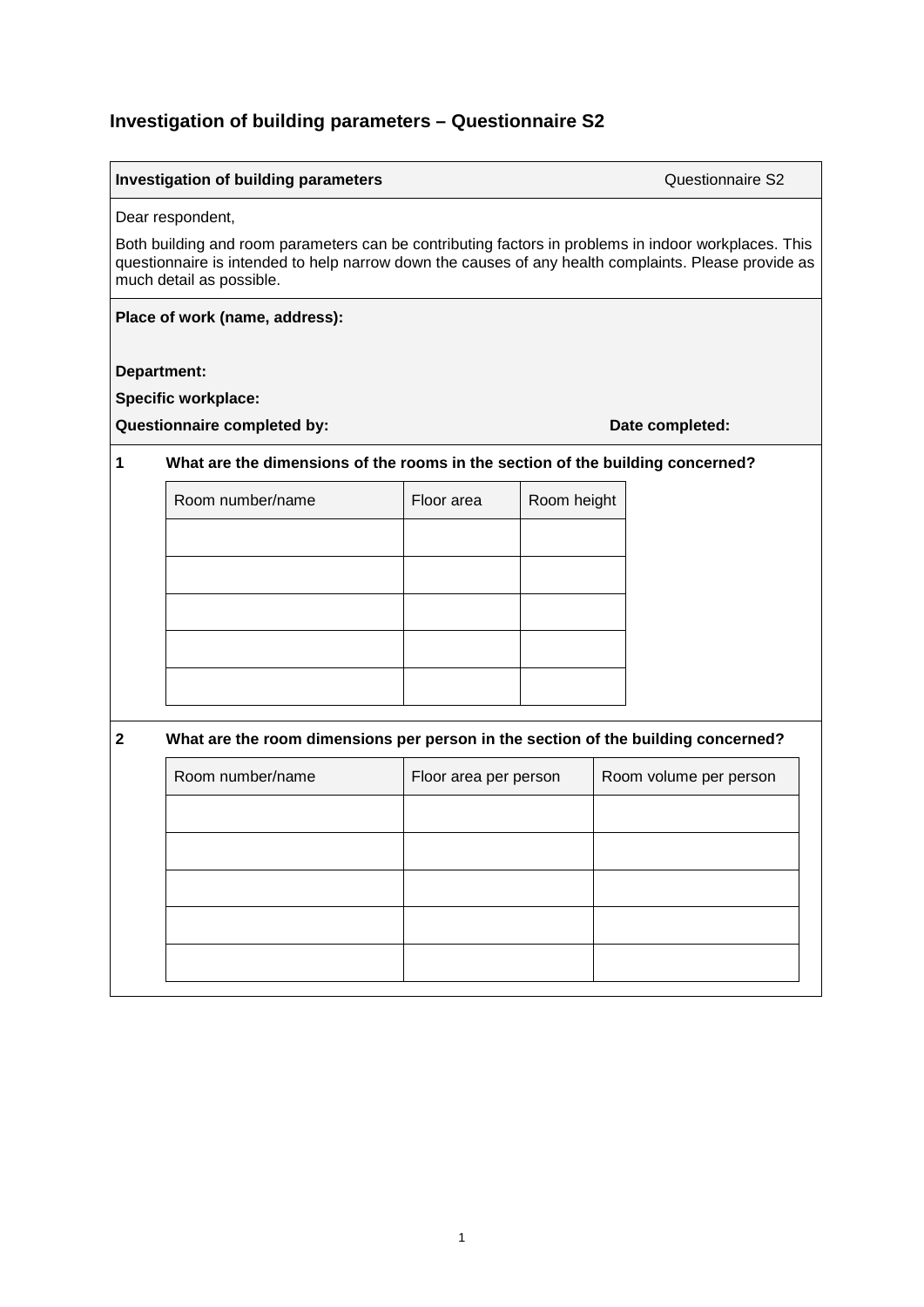|                                               | <b>Investigation of building parameters</b>                                                                                                       |                                                                                               | Questionnaire S2 |  |  |  |
|-----------------------------------------------|---------------------------------------------------------------------------------------------------------------------------------------------------|-----------------------------------------------------------------------------------------------|------------------|--|--|--|
| 3                                             | Method of construction and building materials used in the walls in the workrooms<br>concerned                                                     |                                                                                               |                  |  |  |  |
|                                               | If different construction methods and building materials have been used, the<br>following section must be completed for each workroom separately. |                                                                                               |                  |  |  |  |
| 3.1                                           | Method of construction                                                                                                                            |                                                                                               |                  |  |  |  |
|                                               | $\Box$ Prefabricated (e.g. timber frame)                                                                                                          |                                                                                               |                  |  |  |  |
|                                               | Precast concrete slabs with permanently elastic joint sealant                                                                                     |                                                                                               |                  |  |  |  |
|                                               | Stonework using                                                                                                                                   |                                                                                               |                  |  |  |  |
|                                               | lime sandstone                                                                                                                                    |                                                                                               |                  |  |  |  |
|                                               |                                                                                                                                                   |                                                                                               |                  |  |  |  |
|                                               |                                                                                                                                                   |                                                                                               |                  |  |  |  |
|                                               |                                                                                                                                                   |                                                                                               |                  |  |  |  |
|                                               |                                                                                                                                                   |                                                                                               |                  |  |  |  |
|                                               |                                                                                                                                                   |                                                                                               |                  |  |  |  |
| <b>Container building</b>                     |                                                                                                                                                   |                                                                                               |                  |  |  |  |
|                                               |                                                                                                                                                   |                                                                                               |                  |  |  |  |
| 3.2                                           | Are the outer walls thermally insulated (e.g. interior insulation or cavity wall insulation;                                                      |                                                                                               |                  |  |  |  |
|                                               | $\Box$ No<br>$\Box$ Yes (please specify)                                                                                                          |                                                                                               |                  |  |  |  |
| 3.3                                           | Please specify the method of construction used in the partition and separation walls.                                                             |                                                                                               |                  |  |  |  |
|                                               | <b>Brick</b>                                                                                                                                      |                                                                                               |                  |  |  |  |
|                                               |                                                                                                                                                   |                                                                                               |                  |  |  |  |
| $\Box$ Plasterboard<br>Other (please specify) |                                                                                                                                                   |                                                                                               |                  |  |  |  |
| 4                                             | Type of windows in the workrooms concerned                                                                                                        |                                                                                               |                  |  |  |  |
|                                               | workroom separately.                                                                                                                              | If different types of window have been used, the following section must be completed for each |                  |  |  |  |
| 4.1                                           | Please specify the type of glazing in the windows<br>(e.g. insulating glass, double glazing, triple glazing).                                     |                                                                                               |                  |  |  |  |
| 4.2                                           | What proportion of the workrooms' outer walls is made up of windows?                                                                              |                                                                                               |                  |  |  |  |
|                                               | Room number/name                                                                                                                                  | Window areas as a percentage of the outer wall area                                           |                  |  |  |  |
|                                               |                                                                                                                                                   |                                                                                               |                  |  |  |  |
|                                               |                                                                                                                                                   |                                                                                               |                  |  |  |  |
|                                               |                                                                                                                                                   |                                                                                               |                  |  |  |  |
|                                               |                                                                                                                                                   |                                                                                               |                  |  |  |  |
|                                               |                                                                                                                                                   |                                                                                               |                  |  |  |  |
|                                               |                                                                                                                                                   |                                                                                               |                  |  |  |  |

2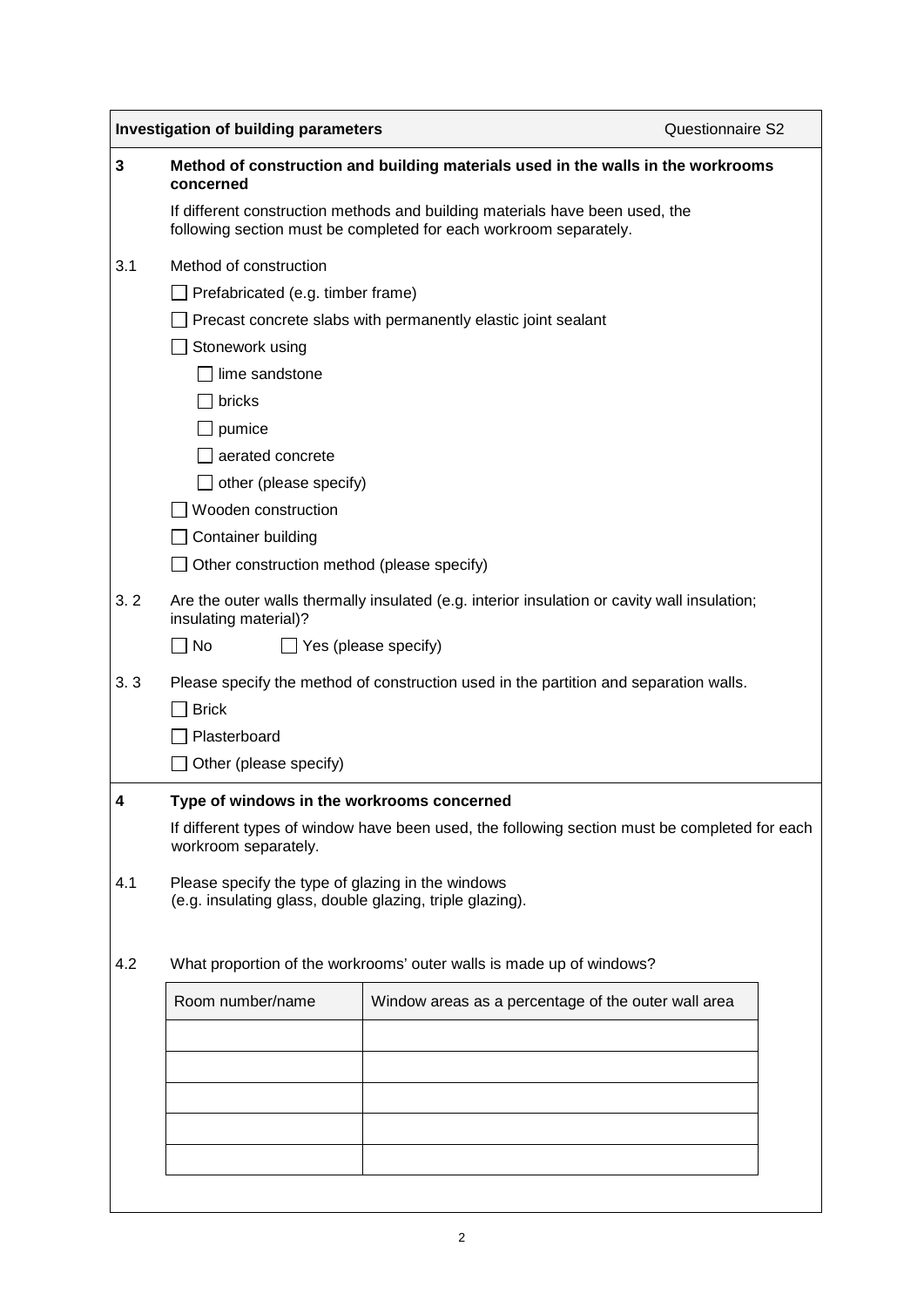|     | <b>Investigation of building parameters</b>                                                                                                                                                                           | Questionnaire S2 |  |
|-----|-----------------------------------------------------------------------------------------------------------------------------------------------------------------------------------------------------------------------|------------------|--|
| 4.3 | Which direction do the windows face?<br>North<br>East<br>South<br>West<br>Various                                                                                                                                     |                  |  |
| 4.4 | Is there any solar protection (e.g. interior/exterior blinds)?<br>No<br>Yes (please specify)                                                                                                                          |                  |  |
| 5   | Method of construction and building materials used in the building's roof                                                                                                                                             |                  |  |
| 5.1 | Please specify the roof type.<br>Flat roof<br>Pitched roof<br>Saw-tooth roof (series of symmetrical or asymmetrical ridge roofs)<br>Ventilated flat roof<br>$\Box$ Non-ventilated flat roof<br>Other (please specify) |                  |  |
| 5.2 | Is the roof insulated?<br>$\Box$ Yes (please specify how)<br>$\Box$ No                                                                                                                                                |                  |  |
| 5.3 | Can the roof be opened, e.g. by means of dome lights or skylights?<br>$\Box$ No<br>% of the roof's area<br>Yes,<br>in<br>Number of roof openings:                                                                     |                  |  |
| 6   | Please specify the ceiling type.<br>Suspended ceiling<br>Acoustic ceiling<br>Ventilating ceiling<br>Plastered ceiling<br>Other (please specify)                                                                       |                  |  |
| 7   | <b>Floor</b>                                                                                                                                                                                                          |                  |  |
| 7.1 | Please specify the type of floor construction.<br>Concrete<br>Wooden joist<br>Other (please specify)                                                                                                                  |                  |  |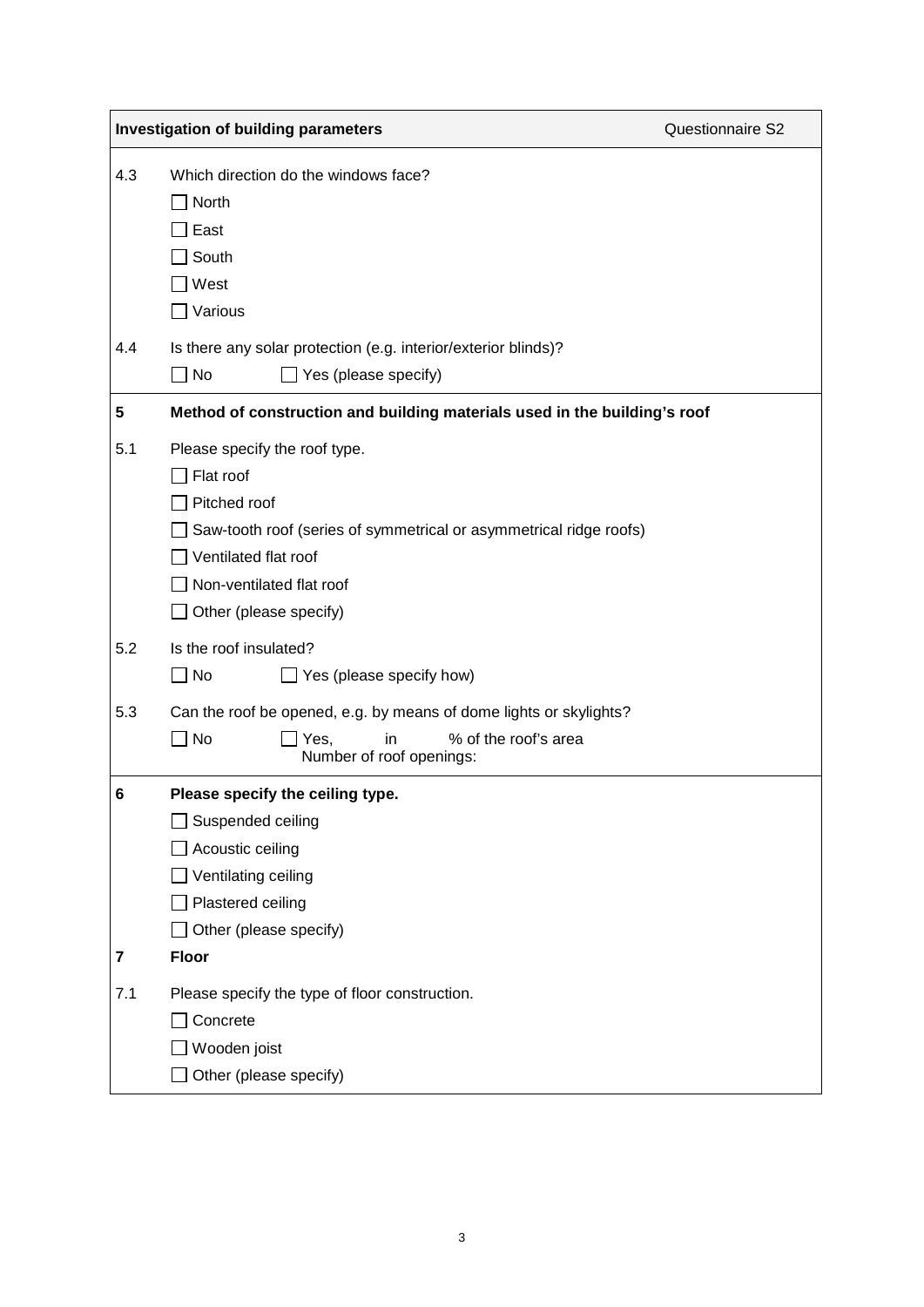|     | <b>Investigation of building parameters</b>                                                                                                                                                                                                                                                                                                                                                                                                                                                                                                                                                                                                                                                                                                                                                                                                                          | Questionnaire S2 |
|-----|----------------------------------------------------------------------------------------------------------------------------------------------------------------------------------------------------------------------------------------------------------------------------------------------------------------------------------------------------------------------------------------------------------------------------------------------------------------------------------------------------------------------------------------------------------------------------------------------------------------------------------------------------------------------------------------------------------------------------------------------------------------------------------------------------------------------------------------------------------------------|------------------|
| 7.2 | Please specify the floor type.<br>Concrete<br>Screed<br>Wood<br>Fibreboard<br>Other (please specify)                                                                                                                                                                                                                                                                                                                                                                                                                                                                                                                                                                                                                                                                                                                                                                 |                  |
| 8   | Lighting<br>See also separate questionnaire S4                                                                                                                                                                                                                                                                                                                                                                                                                                                                                                                                                                                                                                                                                                                                                                                                                       |                  |
| 8.1 | Which type of lighting scheme has been used in the workroom?<br>Whole-room lighting<br>(mean illuminance throughout room at least 500 lux)<br>Task-area lighting<br>(mean illuminance in the work areas at least 500 lux<br>and at least 300 lux in the surrounding area)<br>Task-zone lighting<br>(mean illuminance in the work zone at least 750 lux,<br>at least 500 lux in the task areas and at least 300 lux in the surrounding area)                                                                                                                                                                                                                                                                                                                                                                                                                          |                  |
| 8.2 | Which types of lighting are used in the workroom and how are they positioned?<br>Direct lighting<br>(The light from the luminaire is emitted directly into the room)<br>Parallel to the line of vision<br>$\Box$ At right angles to the line of vision<br>Other positioning (please specify)<br>Direct/indirect lighting<br>(A portion of the light from the luminaire is emitted directly into the room; the other portion is reflected onto the<br>ceiling or walls and then emitted into the room)<br>Parallel to the line of vision<br>At right angles to the line of vision<br>Other positioning (please specify)<br>Indirect lighting<br>(The light from the luminaire is reflected onto the ceiling or walls and then emitted into the room)<br>Parallel to the line of vision<br>At right angles to the line of vision<br>Other positioning (please specify) |                  |
| 8.3 | Can the lighting systems be switched on and controlled individually?<br>Yes (please specify)<br>No                                                                                                                                                                                                                                                                                                                                                                                                                                                                                                                                                                                                                                                                                                                                                                   |                  |